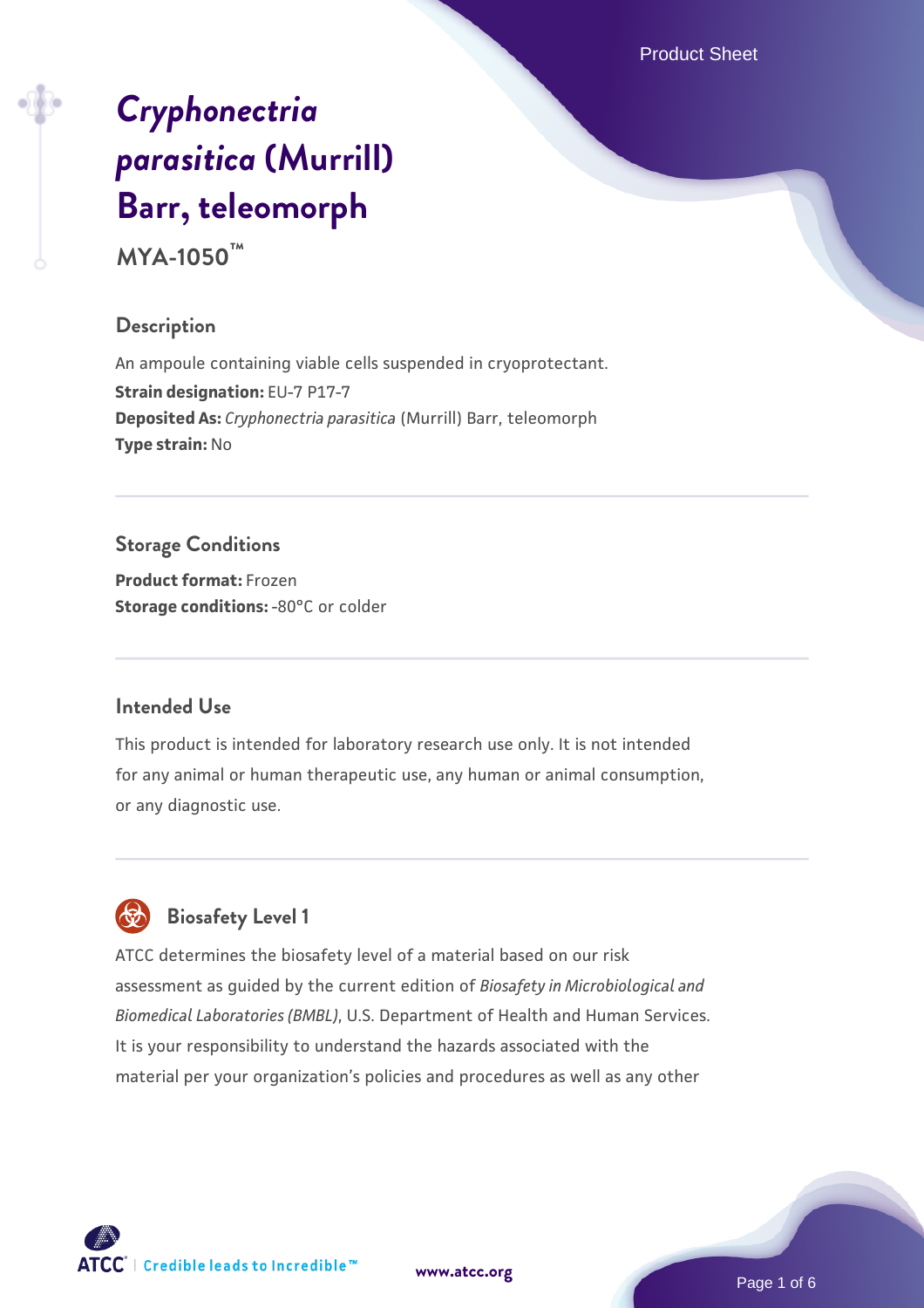applicable regulations as enforced by your local or national agencies.

ATCC highly recommends that appropriate personal protective equipment is always used when handling vials. For cultures that require storage in liquid nitrogen, it is important to note that some vials may leak when submersed in liquid nitrogen and will slowly fill with liquid nitrogen. Upon thawing, the conversion of the liquid nitrogen back to its gas phase may result in the vial exploding or blowing off its cap with dangerous force creating flying debris. Unless necessary, ATCC recommends that these cultures be stored in the vapor phase of liquid nitrogen rather than submersed in liquid nitrogen.

## **Certificate of Analysis**

For batch-specific test results, refer to the applicable certificate of analysis that can be found at www.atcc.org.

# **Growth Conditions**

**Medium:**  [ATCC Medium 336: Potato dextrose agar \(PDA\)](https://www.atcc.org/-/media/product-assets/documents/microbial-media-formulations/3/3/6/atcc-medium-336.pdf?rev=d9160ad44d934cd8b65175461abbf3b9) **Temperature:** 24°C

#### **Handling Procedures**

**Frozen ampoules** packed in dry ice should either be thawed immediately or stored in liquid nitrogen. If liquid nitrogen storage facilities are not available, frozen ampoules may be stored at or below -70°C for approximately one week. **Do not under any circumstance store frozen ampoules at refrigerator**



**[www.atcc.org](http://www.atcc.org)**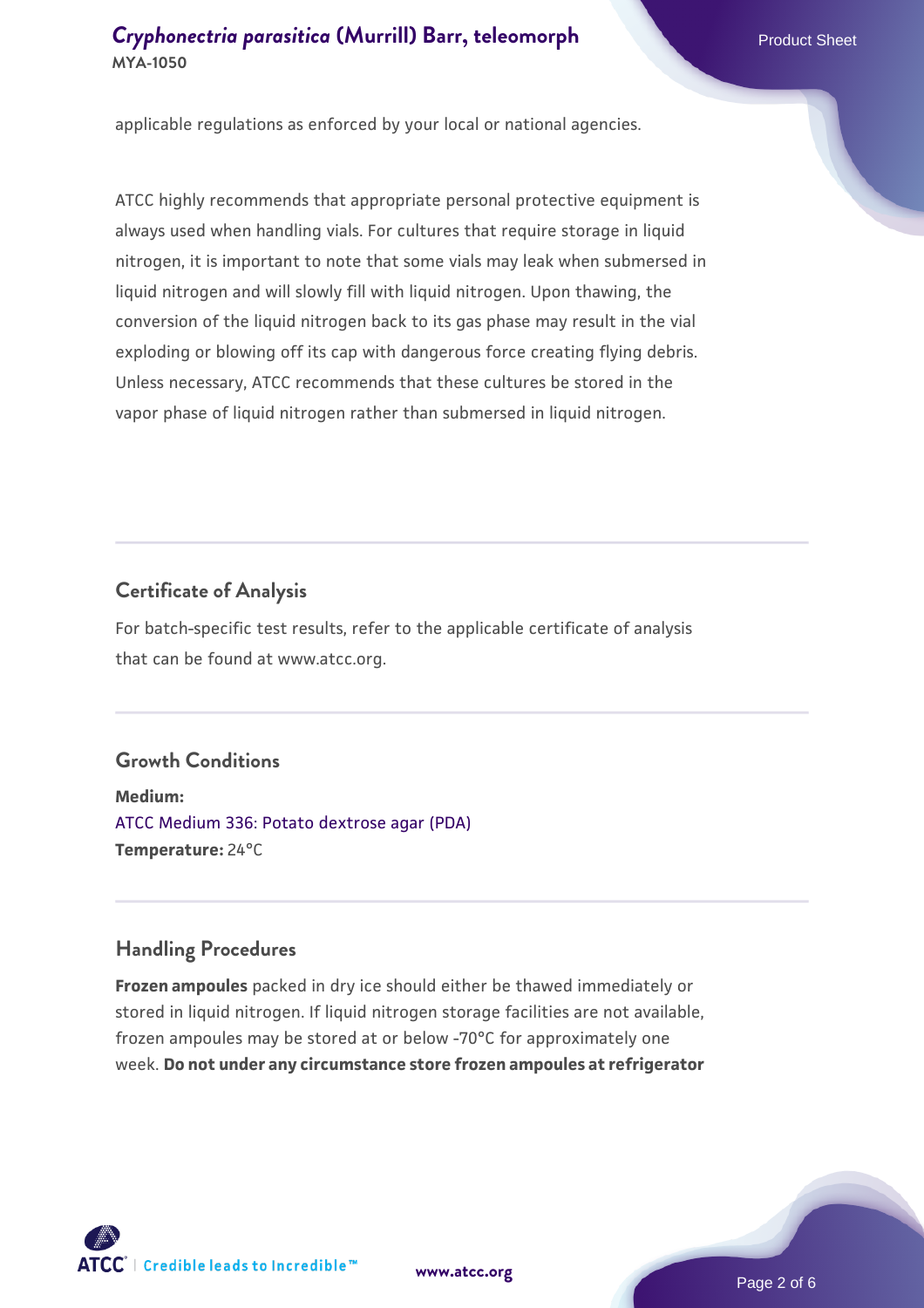**freezer temperatures (generally -20°C)**. Storage of frozen material at this temperature will result in the death of the culture.

- 1. To thaw a frozen ampoule, place in a **25°C to 30°C** water bath, until just thawed **(approximately 5 minutes)**. Immerse the ampoule just sufficient to cover the frozen material. Do not agitate the ampoule.
- 2. Immediately after thawing, wipe down ampoule with 70% ethanol and aseptically transfer at least 50 µL (or 2-3 agar cubes) of the content onto a plate or broth with medium recommended.
- 3. Incubate the inoculum/strain at the temperature and conditions recommended.
- 4. Inspect for growth of the inoculum/strain regularly for up to 4 weeks. The time necessary for significant growth will vary from strain to strain.

#### **Notes**

Additional information on this culture is available on the ATCC web site at [www.atcc.org.](http://www.atcc.org/)

# **Material Citation**

If use of this material results in a scientific publication, please cite the material in the following manner: *Cryphonectria parasitica* (Murrill) Barr, teleomorph (ATCC MYA-1050)

#### **References**

References and other information relating to this material are available at www.atcc.org.

#### **Warranty**

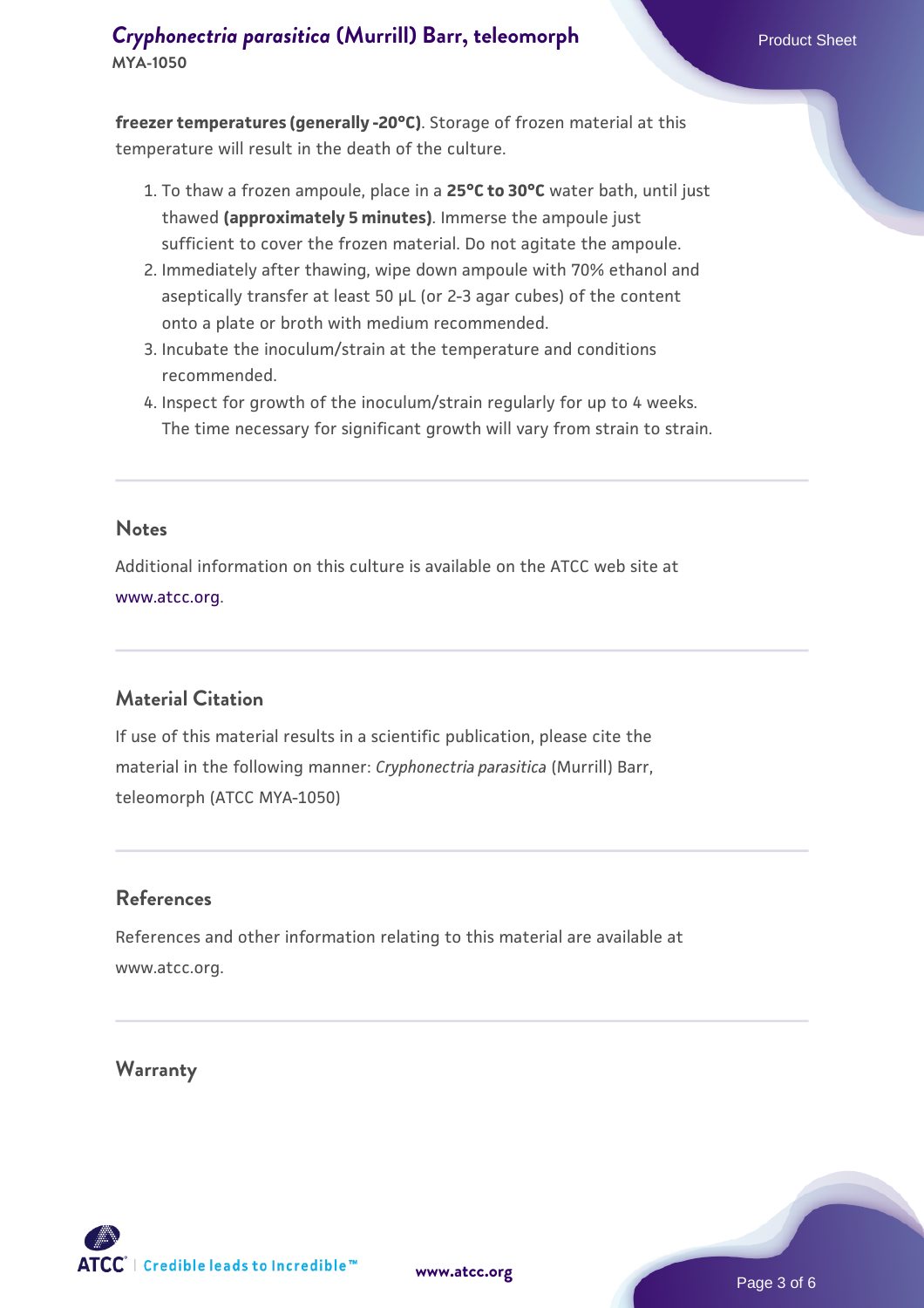The product is provided 'AS IS' and the viability of ATCC® products is warranted for 30 days from the date of shipment, provided that the customer has stored and handled the product according to the information included on the product information sheet, website, and Certificate of Analysis. For living cultures, ATCC lists the media formulation and reagents that have been found to be effective for the product. While other unspecified media and reagents may also produce satisfactory results, a change in the ATCC and/or depositor-recommended protocols may affect the recovery, growth, and/or function of the product. If an alternative medium formulation or reagent is used, the ATCC warranty for viability is no longer valid. Except as expressly set forth herein, no other warranties of any kind are provided, express or implied, including, but not limited to, any implied warranties of merchantability, fitness for a particular purpose, manufacture according to cGMP standards, typicality, safety, accuracy, and/or noninfringement.

#### **Disclaimers**

This product is intended for laboratory research use only. It is not intended for any animal or human therapeutic use, any human or animal consumption, or any diagnostic use. Any proposed commercial use is prohibited without a license from ATCC.

While ATCC uses reasonable efforts to include accurate and up-to-date information on this product sheet, ATCC makes no warranties or representations as to its accuracy. Citations from scientific literature and patents are provided for informational purposes only. ATCC does not warrant that such information has been confirmed to be accurate or complete and the customer bears the sole responsibility of confirming the accuracy and completeness of any such information.

This product is sent on the condition that the customer is responsible for and assumes all risk and responsibility in connection with the receipt, handling, storage, disposal, and use of the ATCC product including without limitation



**[www.atcc.org](http://www.atcc.org)**

Page 4 of 6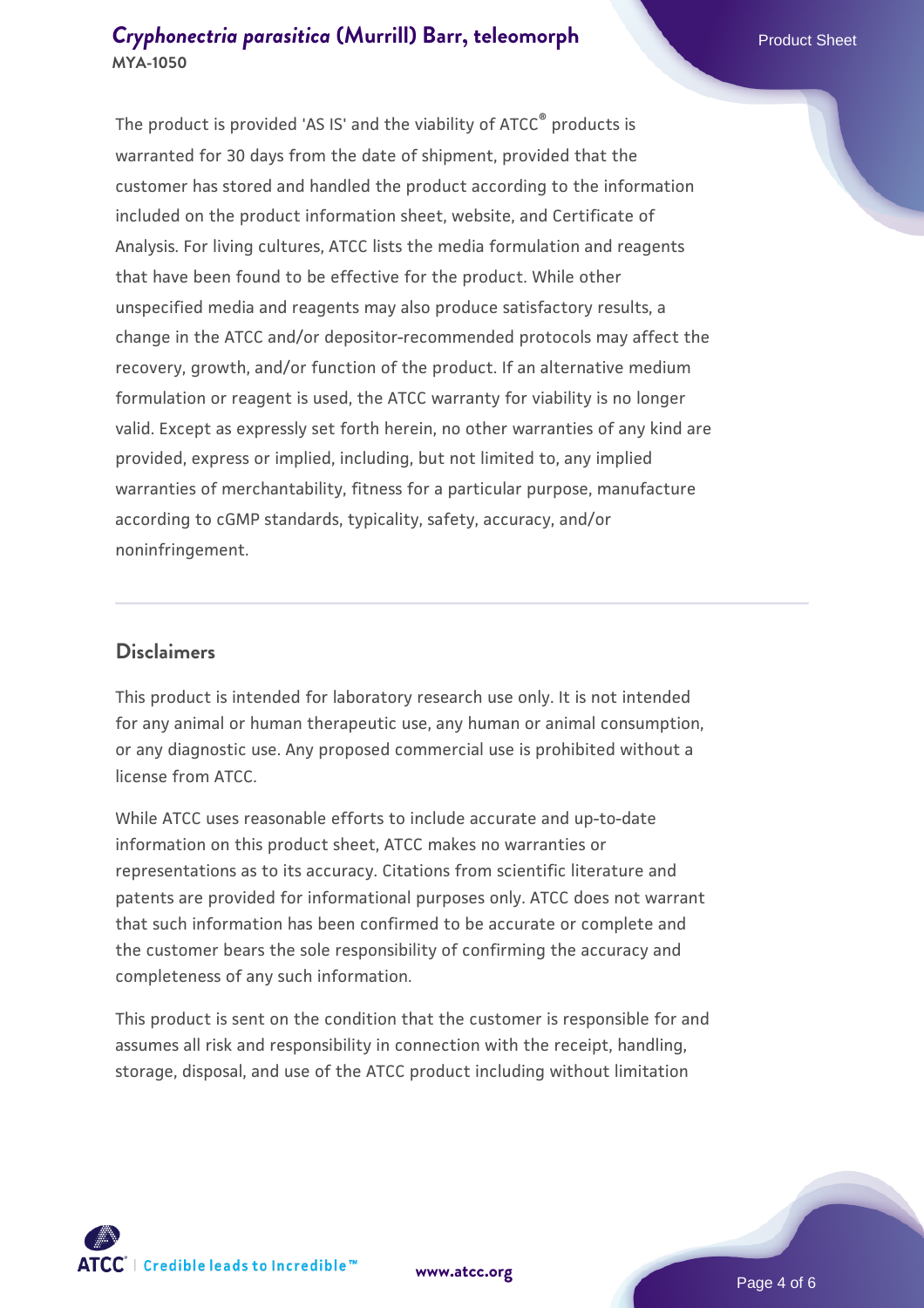taking all appropriate safety and handling precautions to minimize health or environmental risk. As a condition of receiving the material, the customer agrees that any activity undertaken with the ATCC product and any progeny or modifications will be conducted in compliance with all applicable laws, regulations, and guidelines. This product is provided 'AS IS' with no representations or warranties whatsoever except as expressly set forth herein and in no event shall ATCC, its parents, subsidiaries, directors, officers, agents, employees, assigns, successors, and affiliates be liable for indirect, special, incidental, or consequential damages of any kind in connection with or arising out of the customer's use of the product. While reasonable effort is made to ensure authenticity and reliability of materials on deposit, ATCC is not liable for damages arising from the misidentification or misrepresentation of such materials.

Please see the material transfer agreement (MTA) for further details regarding the use of this product. The MTA is available at www.atcc.org.

#### **Copyright and Trademark Information**

© ATCC 2021. All rights reserved.

ATCC is a registered trademark of the American Type Culture Collection.

#### **Revision**

This information on this document was last updated on 2021-05-20

#### **Contact Information**

ATCC 10801 University Boulevard Manassas, VA 20110-2209 USA